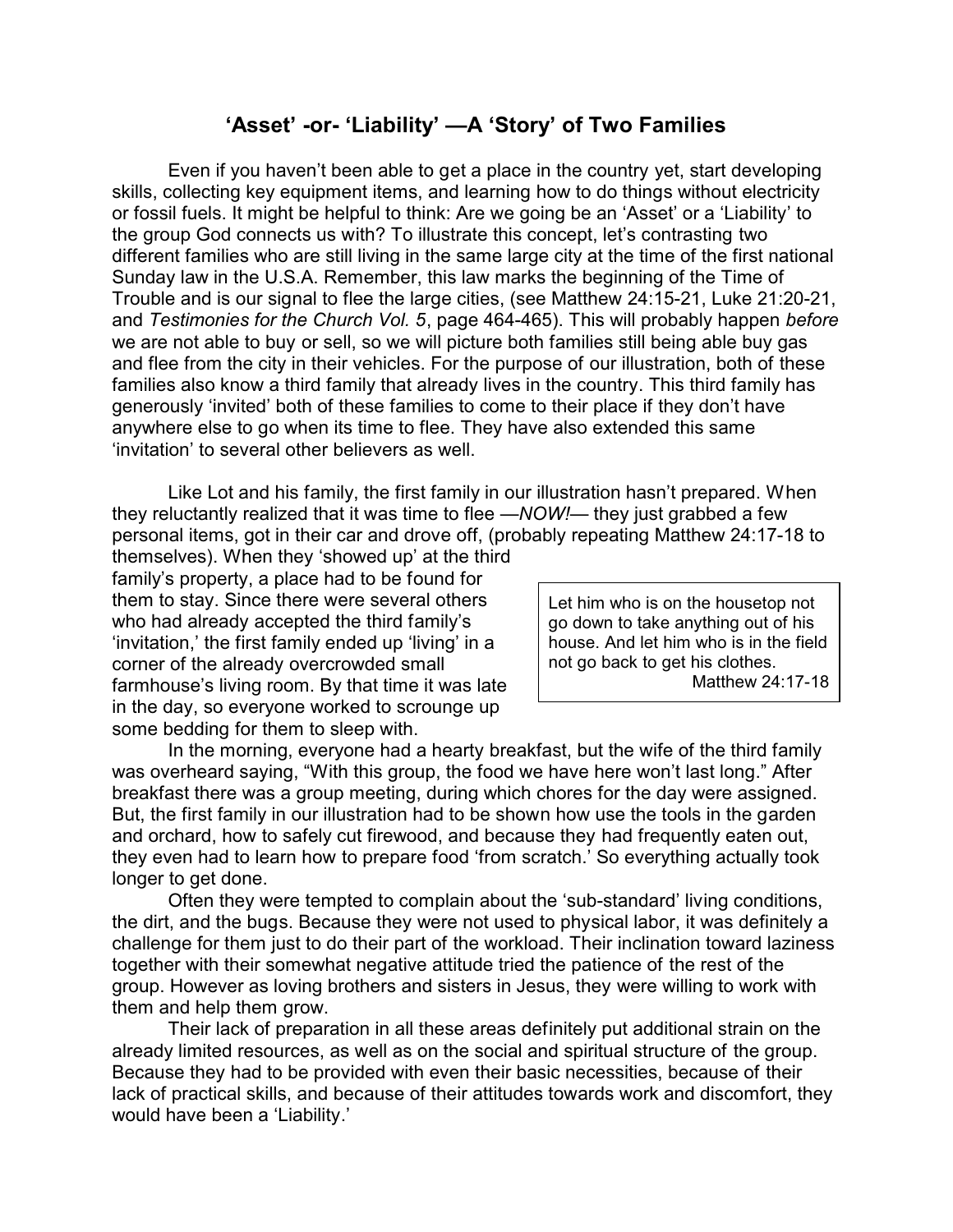On the other hand, like Noah and his family, the second family in our illustration did prepare. Although they had not been able to purchase country property of their own, they still did what they could. As they thought and prayed about their situation, they realized that when they had to flee they would probably be going to someone else's place in the country, and they determined that when they got there they would be an 'Asset' rather than a 'Liability.'

They lived in a  $2^{nd}$  story apartment, so they didn't have any yard. But they still wanted to get some experience 'raising their own provisions.' So, after thinking and praying about it, they started growing some simple vegetables in a couple of pots on their small balcony deck. Soon, their deck was crowded with as many containers as they could fit on it. They even had a dwarf fruit tree.

Realizing that 'Shelter' is the #1 Priority, they concluded that if they were going to truly be an 'Asset' they would somehow have to provide their own shelter. If not, they would have to depend on someone else for something to live in. Bringing their own shelter to stay in would contribute more toward them being an 'Asset' than *anything else.* So, they prayed, and did some research on various shelter options.

The first thing they thought of was to get an RV. Electricity for the electrical components could be provided by a simple solar panel set up. However, for heating and cooking, RVs are dependant on propane, which must be purchased. So, after they were no longer able to buy or sell they wouldn't have any heat, neither would they be able to cook indoors. Possibly, they could install a wood burning stove. But, the floor plans of most RVs simply don't allow for that. Besides, realistically, the smallish vehicle they already had would not be able to tow a travel trailer, and they could not afford a larger tow vehicle or motor home. So, they ruled out getting an RV.

After doing more research, they discovered that there are people living year around, even in Northern Canada and Alaska in canvas wall tents. These tents come with a 'stove jack,' which allow a wood stove to be set up inside them. Before about the 1930s, these types of tents were common, and there are several references to this type of tent in Ellen White's writings. They were

regularly used in the early mining and lumber camps, where people needed a warm dry place to stay starting with their first night in a remote area. In time, many of the miners and lumbermen would make a wooden floor platform with a 'knee wall' to set their tent up on. Then, by adding roofing, and siding, etc. step by step as they were able, these



wall tent and mining camp tent cabin

tents could be turned into a cabin. Compared to modern tents made of synthetic materials, these tents are much more durable and warmer. They also come in many sizes. A tent would be considerably less expensive, and more easily transported than an RV. So, the family decided to purchase a canvas wall tent with a 'stove jack,' and a small wood burning 'tent stove' to go with it.

To practice living the no buy / no sell lifestyle, they regularly went camping. On these trips they spent time in nature, practiced cooking on a wood fire, and became familiar with how to make life without electricity or gas work. From the experience they gained while camping, they realized the need for other key equipment items, such as: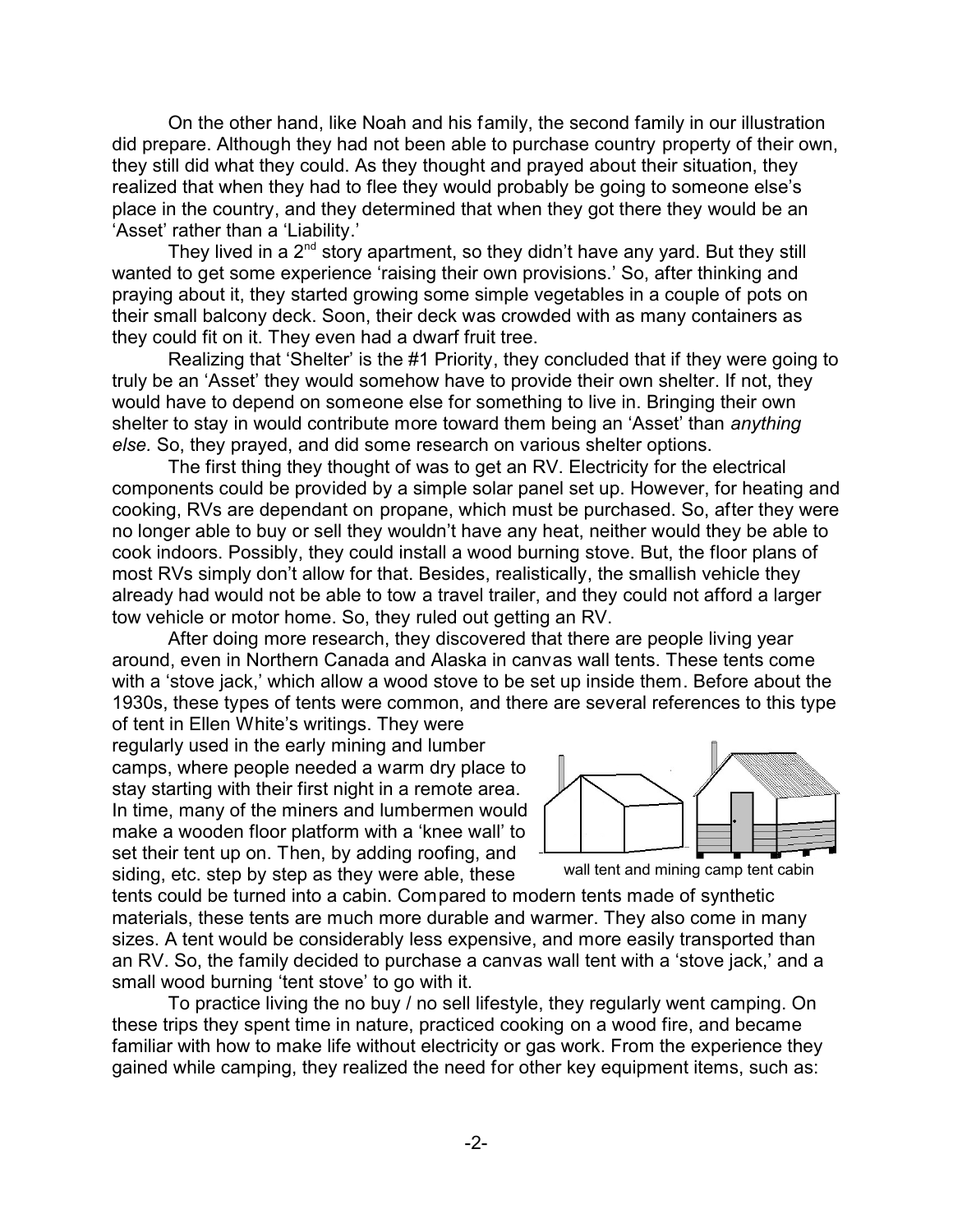rugged clothing, good bedding, containers for water, a large washbasin, a folding table, a small axe, a bow saw, and a shovel.

They soon realized that there wouldn't be room for themselves and all this gear in their smallish vehicle. When they actually had to flee they would want to take even more than what they took when they went camping. So they thought and prayed about what they should do. A few days later, they noticed a motorcycle pulling a small trailer, and realized that even with their small car, there were small inexpensive utility trailers that they could tow even with their vehicle. So they worked toward having a trailer hitch installed on their car, and bought one of these trailers.

As they recognized the nearness of the time to flee, they began in earnest to collect some of the other equipment items that they didn't already have: a hand-cranked grain grinder, a wash tub, a wheelbarrow, and a crosscut saw. Because storage space was limited in their apartment, they made an organized pile of gear in one corner of their living room. These things, along with their personal items, were kept ready to go, so they could quickly load up the car and trailer, and head out of town when the time came to leave.

By this time they had also already made several visits to the third family's property. While there, they would help with whatever needed to be done on the homestead, and share spiritually with the third family. On one of these visits, as they talked with the third family, it was decided that they should pick out a spot for their camp. So, together with the third family, they picked out a spot, trimmed the trees and bushes in the area, leveled out a pad for their tent, and cut and stacked some firewood.

When the time came to flee, they loaded up their car and trailer, and drove out of the city. Once they 'showed up' at the third family's property, they simply 'checked in'

with them, then drove over to their spot. As they put up their tent, set up the wood stove, brought in the folding table, unfolded their cots and rolled out the sleeping mats, spread out their sleeping bags, brought in the boxes of food and utensils, and the duffles with their clothing, everyone in the family helped —even the children. They all knew just what to do, and just where everything needed to go.

But I am the Lord your God, Ever since the land of Egypt; I will again make you dwell in tents, As in the days of the appointed feast. Hosea 12:9

Although their tent wasn't large, they had a warm, dry place to live. They had their own adequate clothing and bedding. In many ways they were better off than those at the house. At the very least they had their own privacy as a family.

Since they had brought their own equipment, they were able to haul their own water, bathe themselves, wash their own clothes, cut their own firewood, and cook their own food. They were also able 'pitch right in' with the work that needed to be done in garden, orchard, and grain field. The wheelbarrow they brought was a great blessing to everyone, hauling produce from the garden, biomass to the compost pile, and firewood to and from the woodpiles.

As they saw the crowed conditions at the house, they shared much of the stores of food they had brought with them. They had learned to sew as a part of their preparations, and bought a hand-cranked sewing machine. So when they noticed that there was quite a bit of clothing being shared among the group, they were able to help